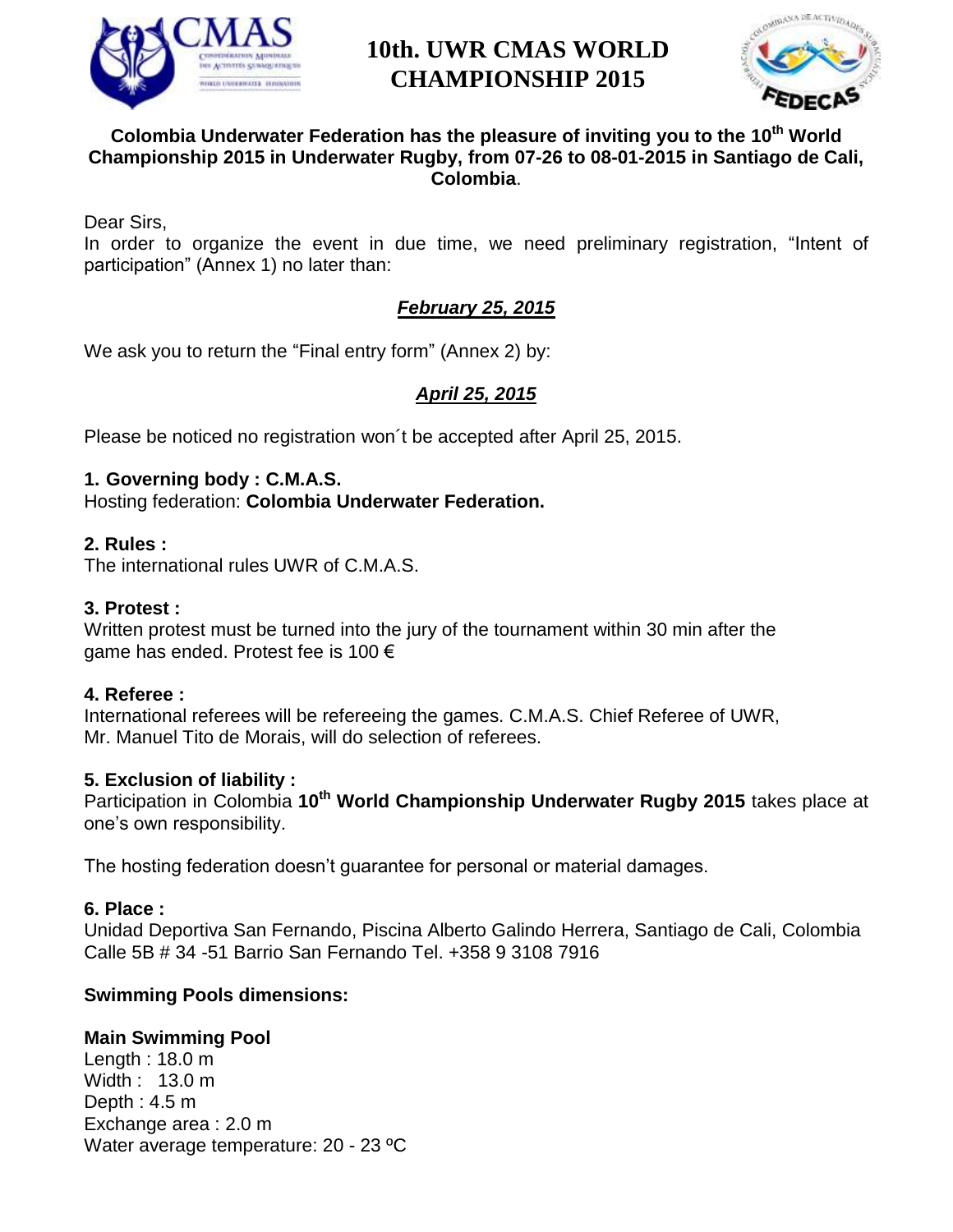



### **Warm up area #1:**

Length : 25.0 m Width : 20.0 m Depth : 5.5 m Water average temperature: 20 - 23 °C

### **Warm up area #2:**

Length : 50.0 m Width : 20.0 m Depth : 1.9 – 2.1m Water average temperature: 20 - 23 °C

# **7. Tournament Date:**

Duration : From 07-25 to 08-01-2015

### **8. International Jury of the tournament :**

1 chief referee 1 additional intern referee 2 team captains (named by the team´s captains) 1 C.M.A.S. employee without a right to vote.

### **9. Registrations:**

In writing to : Colombia Underwater Federation Email: [uwrworldchampionship@fedecas.net](mailto:uwrworldchampionship@fedecas.net) Email: [fedecas.colombia@gmail.com](mailto:fedecas.colombia@gmail.com) Web: http//fedecas.net/uwrworldchampionship

Once we have received your return of the entry form, then more information will be forwarded to you.

### **10. Entry fees per team:**

3050 € per team Entrance fees should be paid by bank transfer, clearly marked "FEDECAS-UWR CHAMPIONSHIP ", (net of banking charges are included), 3 months before the tournament stars to: Federación Colombiana de Actividades Subacuáticas Bank: Banco de Colombia IBAN: BIC-code: Last day of payment : *April 25, 2015*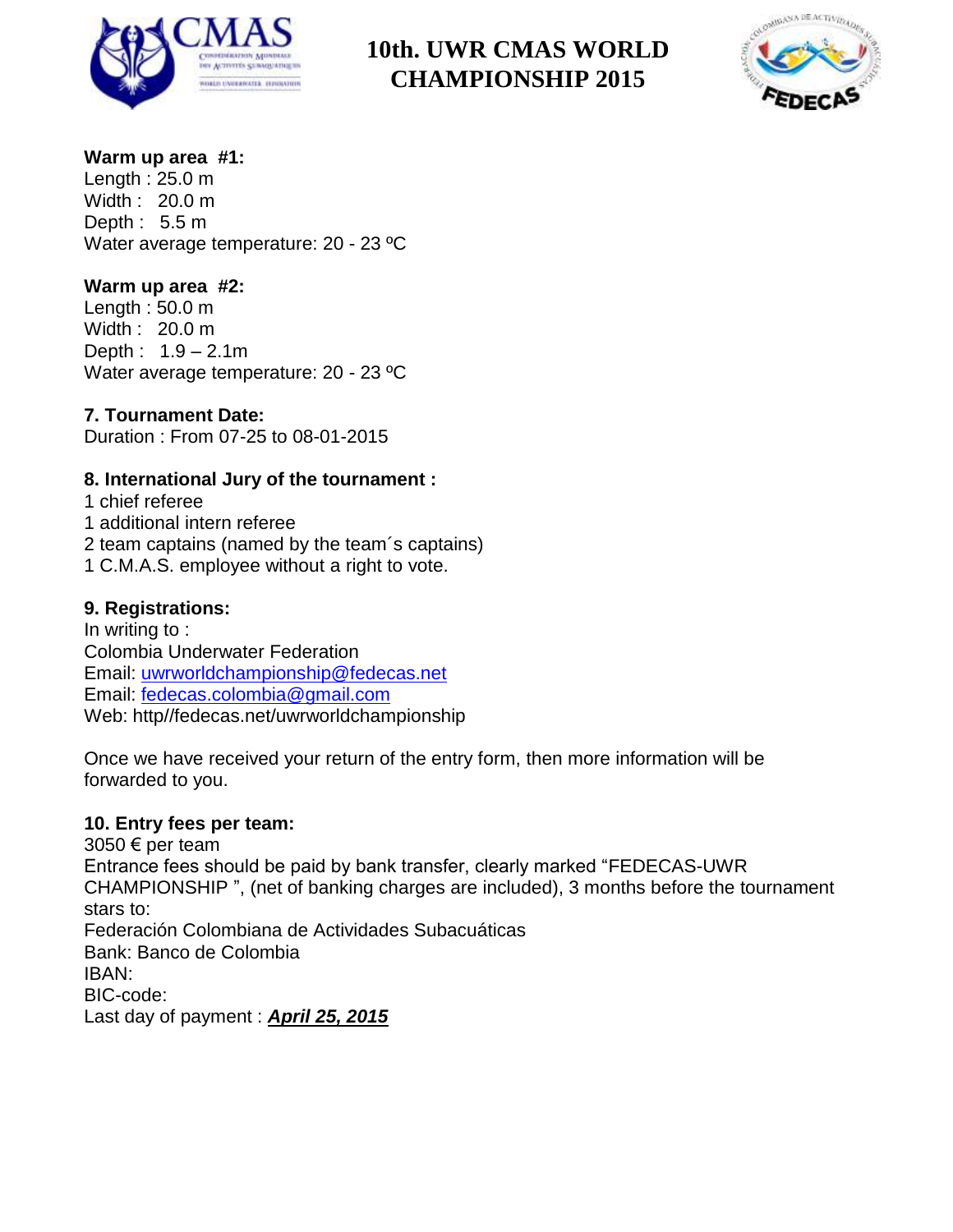



# The **NON OPTIONAL** costs include:

1. Travel expenses (excluding Chief Referee) and full pension for referees.

- 2. Full board and lodging of 3 C.M.A.S. delegates.
- 3. Accommodation of organization of the tournament.

4. Administration, telephone, fax, mailing, circulation of documents (information/results, etc.), and printing services before and during the tournament.

5. Printing expenses of badges for officials, judges, athletes, etc.

6. Transportation during the tournament, from and to both the selected hosting lodging by the organization and to the swimming pools.

**OPTIONAL** costs that will be presented in the invitation (Annex 4):

- 1. **Gala.** 
	- Dinner closing party:  $30 \in \mathsf{per}$  per person. (beverages are not included).
- 2. **Selected Hosting Lodging.** Information regarding selected hosting lodging will be send to participant federations before December 30, 2014.

For a more complete information about Santiago de Cali, please contact ¨´Oficina de Turismo de Santiago de Cali´¨ a/o visit: [http://www.colombia.travel](http://www.colombia.travel/)

In order to participate in the Gala Closing Dinner, please contact the tournament organization officials by Email.

Reservation Due Date: April 25, 2015.

In addition,there are the individual athletes´ sport licence fees and federation fee from every participating federation. These fees must be paid directly to CMAS - Rome.

The respective forms are available from both CMAS or UWR CD.

## **11. Participation acknowledgement:**

Participation is accepted by returning the registration  $\degree$  Final Entry Form  $\degree$  (Annex 2).

# **12. Medical care:**

Provided for during the competition.

## **13. Playing mode:**

Detailed playing mode will be informed to participating federations after final entry due date has been closed. The playing mode will be similar to the Underwater CMAS Championship Helsinky 2011. Groups are filled in order on which pot teams have been seeded depending on ranking of past World Championship. The Draw will be done on team leaders meeting before tournament starts.

Total amount of groups will be decided with cooperation of C.M.A.S. Underwater Rugby Commission after total teams amount is known.

# **14. Timing Schedule:**

Will be established and issued immediately after receipt of the "Final Entry Form" (Annex 2) from invited federations.